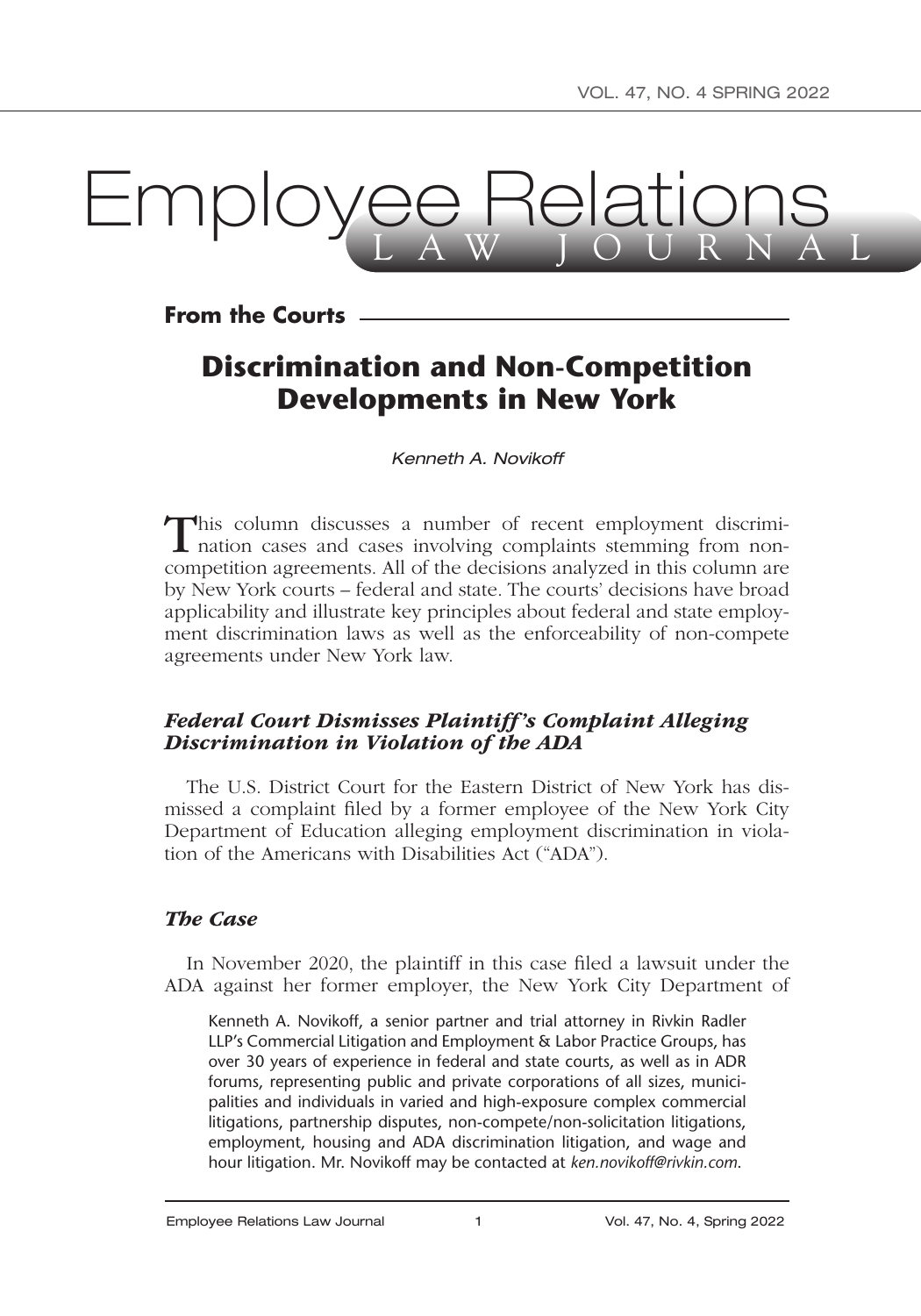Education, alleging employment discrimination. In drafting her complaint, the plaintiff used the court's employment discrimination form and checked off boxes to indicate the discriminatory conduct to which she allegedly had been subjected: termination of her employment, unequal terms and conditions of her employment, and retaliation.

The plaintiff alleged that after she had suffered a concussion while working, her employer started harassing her and had given her an unsatisfactory performance evaluation. The plaintiff contended that she had been suspended twice and that she had received a letter from her employer accusing her of "child neglect."

The plaintiff sought damages and the removal of the suspensions from her work record.

# *The Court's Decision*

The court dismissed the plaintiff's complaint for failure to state a claim. In its decision, the court explained that, to establish a case of discrimination under the ADA, a plaintiff must demonstrate that:

- (1) The employer is subject to the ADA;
- (2) The plaintiff is disabled within the meaning of the ADA or perceived to be so by her employer;
- (3) The plaintiff was otherwise qualified to perform the essential functions of the job with or without a reasonable accommodation;
- (4) The plaintiff suffered an adverse employment action; and
- (5) The adverse action was imposed because of the plaintiff's disability.

The court added that although a discrimination complaint need not allege facts establishing each element of a discrimination case to state a claim, it must at a minimum assert nonconclusory facts sufficient to "nudge" its claims "across the line from conceivable to plausible" to permit the lawsuit to proceed.

The court then ruled that, in this case, the plaintiff's complaint did not allege facts suggesting that she was disabled within the meaning of the ADA or that she was perceived to be so by her employer. The court noted that the interpretive guidelines issued by the Equal Employment Opportunity Commission ("EEOC") listed a concussion as an example of a short-term impairment that did not rise to the level of a disability.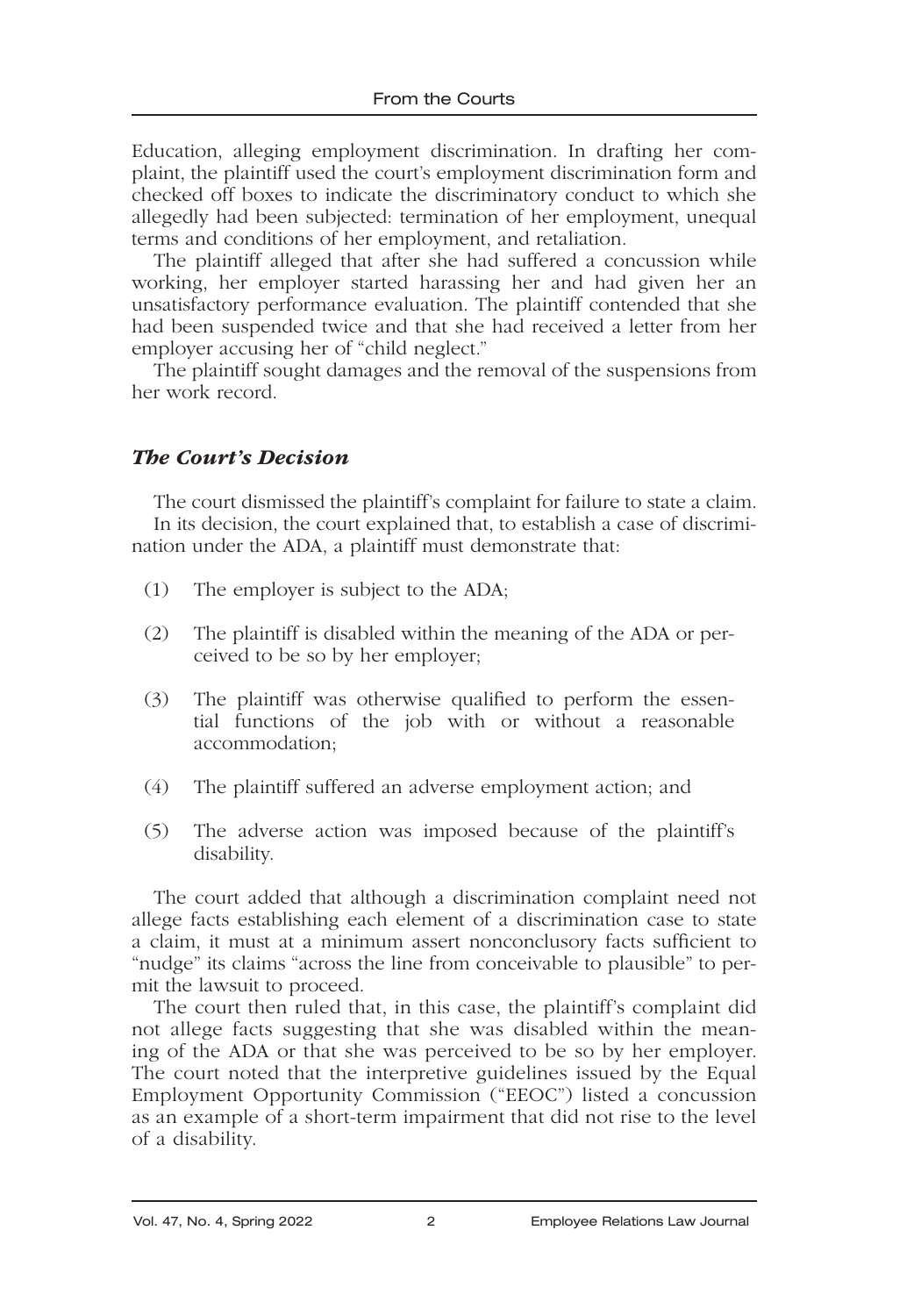In addition, the court continued, the plaintiff's complaint did not allege facts supporting an inference that her former employer had taken adverse actions against her based on her disability. Indeed, the court pointed out, the plaintiff had not been subjected to any adverse employment action until approximately seven months after her concussion and she had not been terminated until approximately 20 months after her concussion.

The case is *Zelasko v. New York City Department of Education*, No. 20-CV-5316 (RRM) (LB) (E.D.N.Y. June 25, 2021).

#### *Federal Court Dismisses Title VII Discrimination Lawsuit as Prematurely Filed*

The U.S. District Court for the Eastern District of New York has dismissed an employment discrimination lawsuit brought under Title VII of the Civil Rights Act of 1964, ruling that it had been "prematurely filed."

#### *The Case*

On April 19, 2019, the plaintiff in this case filed a charge of discrimination with the Equal Employment Opportunity Commission ("EEOC"). In the charge, the plaintiff alleged that she had suffered sex discrimination and retaliation, in violation of Title VII, in connection with her employment at Hillside Auto Mall, Inc.

Ninety-one days later, on July 19, 2019, the EEOC issued the plaintiff a "notice of right to sue." The notice stated that it had been "[i]ssued on request" from the plaintiff by a district director. The district director marked a box on the form acknowledging that "[l]ess than 180 days have passed since the filing of this charge," but stating that the district director had determined "that it is unlikely that the EEOC will be able to complete its administrative processing within 180 days from the filing of this charge." The notice also stated that "[t]he EEOC is terminating its processing of this charge."

On September 25, 2019, the plaintiff filed an employment discrimination lawsuit in federal district court in New York. The lawsuit alleged that the defendants had discriminated against her in violation of Title VII's prohibitions on sex and pregnancy discrimination. The plaintiff also raised claims under the New York State Human Rights Law and the New York City Human Rights Law.

The defendants moved to dismiss the complaint, arguing that the plaintiff's lawsuit was premature because the EEOC had not dismissed her charge or considered the charge for 180 days before issuing her a right-to-sue letter. The defendants also argued that the district court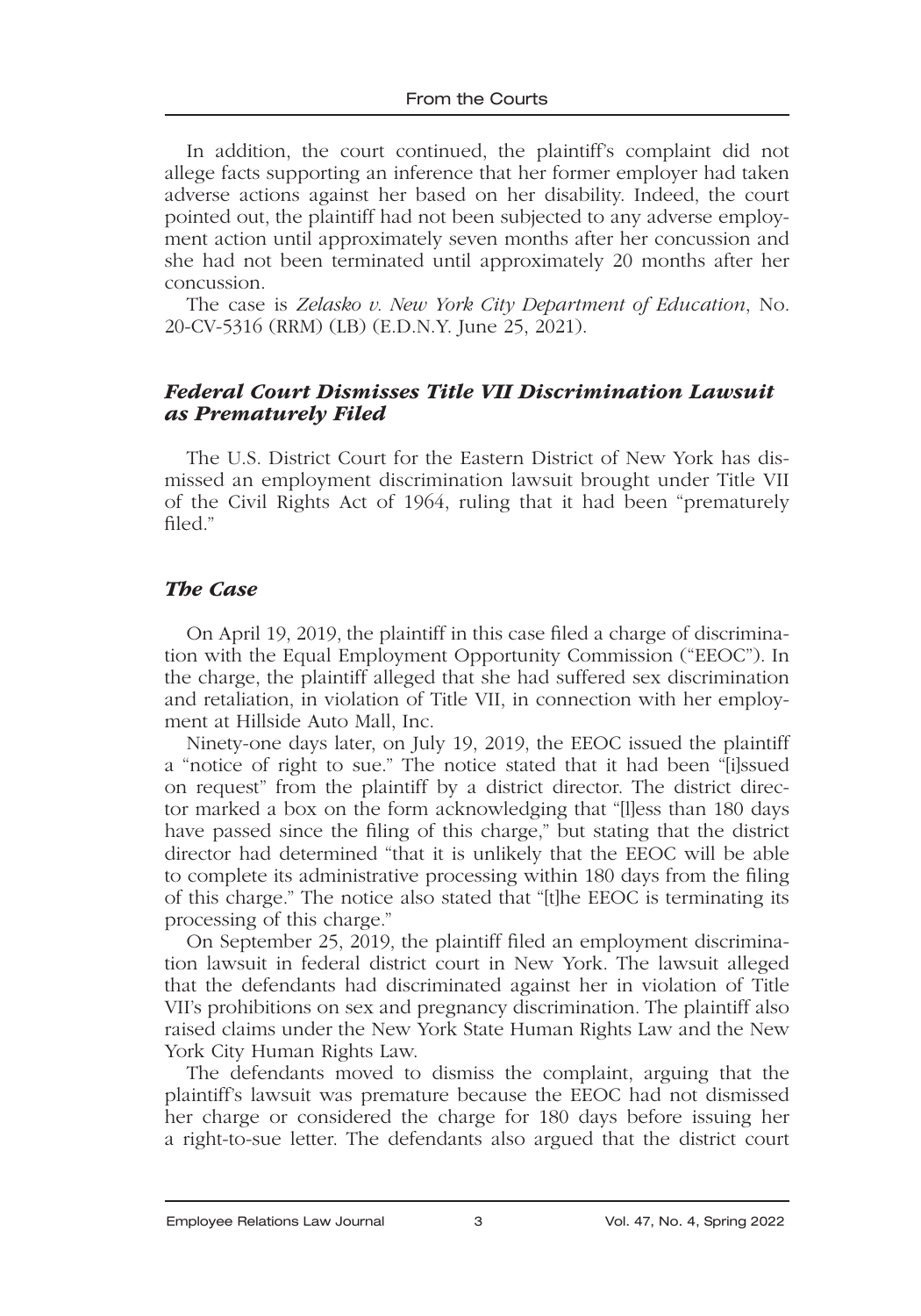should decline to exercise supplemental jurisdiction over the plaintiff's state law claims.

The plaintiff responded that she was entitled to file her lawsuit because the EEOC had sent her a letter designated a "notice of right to sue" based upon a determination "that it is probable that the [EEOC] will be unable to complete its administrative processing of the charge within 180 days from the filing of the charge."

# *The Court's Decision*

The court granted the defendants' motion to dismiss.

In its decision, the court explained that Title VII requires the EEOC to notify a person who has filed a discrimination charge when either of two events occurs:

- If a discrimination charge filed with the EEOC is dismissed by the EEOC, or
- If, within 180 days from the filing of the charge, the EEOC has not filed a civil action or has not entered into a conciliation agreement to which the person who filed the discrimination charge is a party.

Upon either of those events, as provided in Title VII, the EEOC "shall" notify the person who filed the discrimination charge and within 90 days after the giving of that notice "a civil action may be brought . . . by the person claiming to be aggrieved."

Thus, the court observed, Title VII specifies the conditions under which a Title VII suit may be brought: namely, notice that the EEOC has dismissed a charge, or that it has not filed a civil action or entered into a conciliation agreement within 180 days.

The court then ruled that because the plaintiff had not received either of these notices by the time she filed her lawsuit, she had filed her suit prematurely.

The court was not persuaded by the plaintiff's contention that she was entitled to file suit because she had received a letter designated a "notice of right to sue" from the EEOC, reasoning that Congress has "unambiguously" prescribed the type of notice that was a precondition to a Title VII suit.

The court acknowledged that some courts have allowed plaintiffs to bring suit after receiving the type of notice the plaintiff had received in this case. Those courts reason that although Title VII describes two circumstances in which the EEOC must issue a rightto-sue letter, it "does not bar the conclusion" that even when neither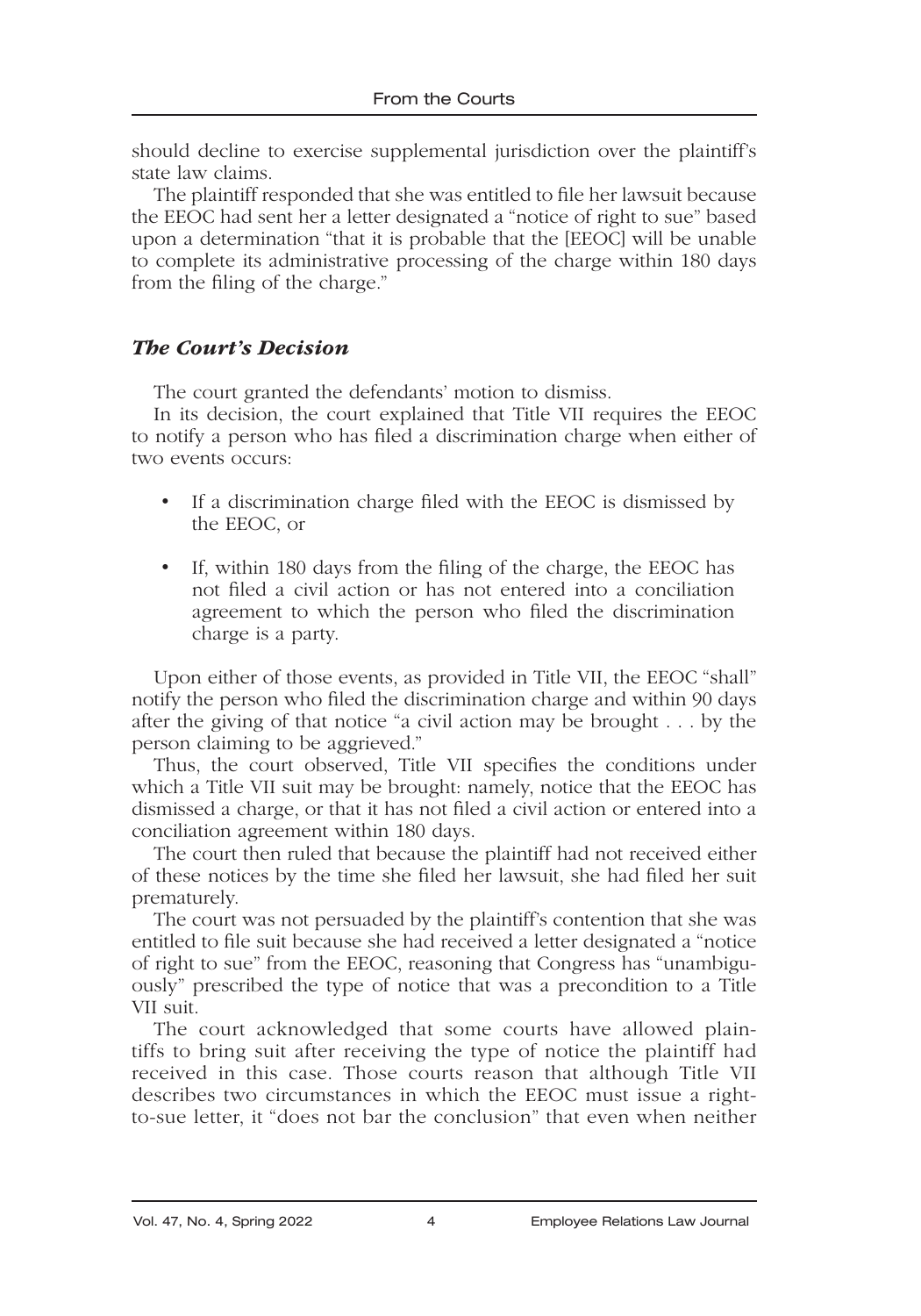of the two conditions had occurred, the EEOC still may issue a notice of right to sue.

In rejecting that reasoning, the court in this case said that Title VII requires that the EEOC provide notice about two events and that other notices "cannot authorize the filing of a lawsuit." The court emphasized that by providing that the EEOC must "so notify" a person who filed a discrimination charge when one of two events had occurred, and that the plaintiff may file a lawsuit within 90 days of receiving "such notice," Congress "made clear that the only notices that create a right to sue are the notices described in the statute."

Accordingly, the court dismissed the plaintiff's complaint. It also directed the EEOC to reopen the plaintiff's discrimination charge and stated that the plaintiff could renew her complaint once the EEOC acted within the requirements of the statute.

The case is *Stidhum v. 161-10 Hillside Auto Ave, LLC*, No. 19-CV-5458 (RPK) (VMS) (E.D.N.Y. June 25, 2021).

#### *Federal Court Dismisses Title VII Suit That Failed to Allege Former Employer Took Adverse Action Based on Plaintiff's Protected Characteristic*

The U.S. District Court for the Southern District of New York has dismissed an employment discrimination lawsuit filed under Title VII of the Civil Rights Act of 1964 after finding that the plaintiff had not alleged facts suggesting that her former employer had taken any "adverse action" against her based on any "protected characteristic" of the plaintiff.

#### *The Case*

The plaintiff in this case, an African American woman, filed an employment discrimination lawsuit under Title VII of the Civil Rights Act of 1964, alleging that her former employer, the New York City Department of Education, had discriminated against her based on her national origin.

The plaintiff alleged that an administrator with New York City's Department of Education had conspired with others in using the plaintiff's national origin "as a motive to make intentionally fraudulent statements" against the plaintiff and to forge her signature on evaluations to cover up her "discontinuance."

According to the plaintiff, the defendants had "willfully" discriminated against her because the hearings to appeal discontinuances were "rigged in favor of the New York City Department of Education." The plaintiff also asserted that the administrator and others had "continued to retaliate and discriminate by making numerous fraudulent claims to a state agency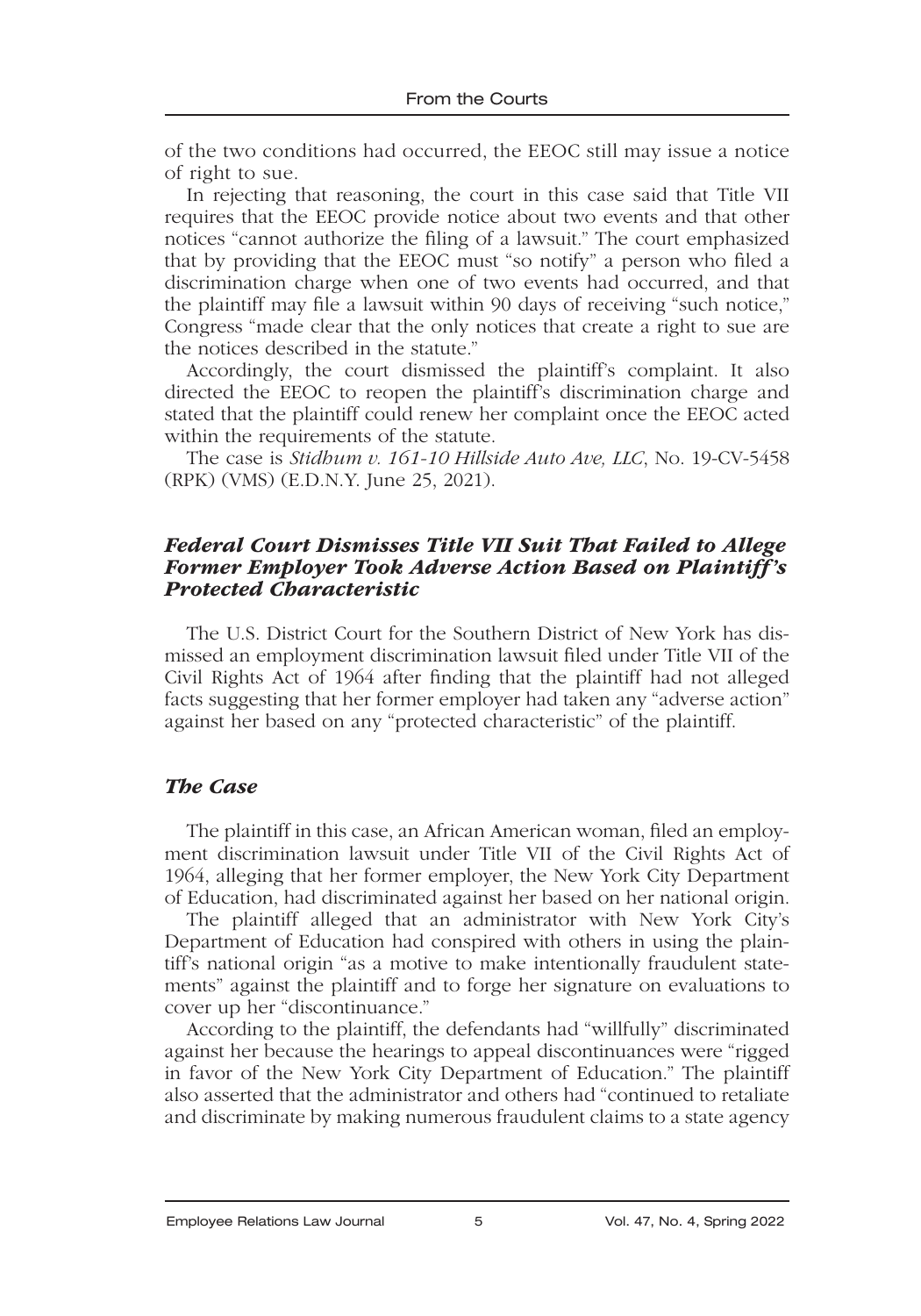(New York City Department of Labor Division of Unemployment)." The plaintiff's complaint added that the administrator and others had issued "a problem code" on the plaintiff's personnel/galaxy account although the plaintiff had "committed no criminal act," and that the problem code prevented the plaintiff "from being employed within any division of the New York City Department including third party vendors."

The plaintiff, who attached to her complaint a right to sue notice that she had received from the Equal Employment Opportunity Commission ("EEOC"), sought to have the court order the defendants to "remove the problem code off [her] personal/Galaxy record, and compensate [her] for lost salary and benefits."

#### *The Court's Decision*

The court dismissed the plaintiff's complaint.

In its decision, the court explained that at the pleading stage of an employment discrimination action, a plaintiff "must plausibly allege" that (1) the employer took adverse employment action against the plaintiff, and (2) the plaintiff's race, color, religion, sex, or national origin was a motivating factor in the employment decision. A plaintiff may do so, the court continued, "by alleging facts that directly show discrimination or facts that indirectly show discrimination by giving rise to a plausible inference of discrimination."

Here, the court decided, the plaintiff's allegations of discrimination were "insufficient to state claims under Title VII."

The court reasoned that the plaintiff had not alleged facts suggesting that her employer had taken "any adverse action" against her based on any protected characteristic of hers.

The court granted the plaintiff an opportunity to amend her complaint but stated that if she did so, she would have to allege facts suggesting that the defendants "took adverse employment action against her *because of* an impermissible factor." The court concluded that, essentially, an amended complaint must explain, "who violated her federally protected rights and how; when and where such violations occurred; and why [the plaintiff] is entitled to relief."

The case is *Williams v. N.Y. City Department of Education*, No. 21-CV-0520 (LTS) (S.D.N.Y. June 7, 2021).

#### *Trial Court Finds That Parties' Non-Solicitation Provision was a "Reasonable Restriction"*

A trial court in New York has ruled that a referral agreement was more analogous to a contract for the sale of a business than to an employment contract and, therefore, that the non-solicitation provision in the referral agreement was a "reasonable restriction" on the defendants.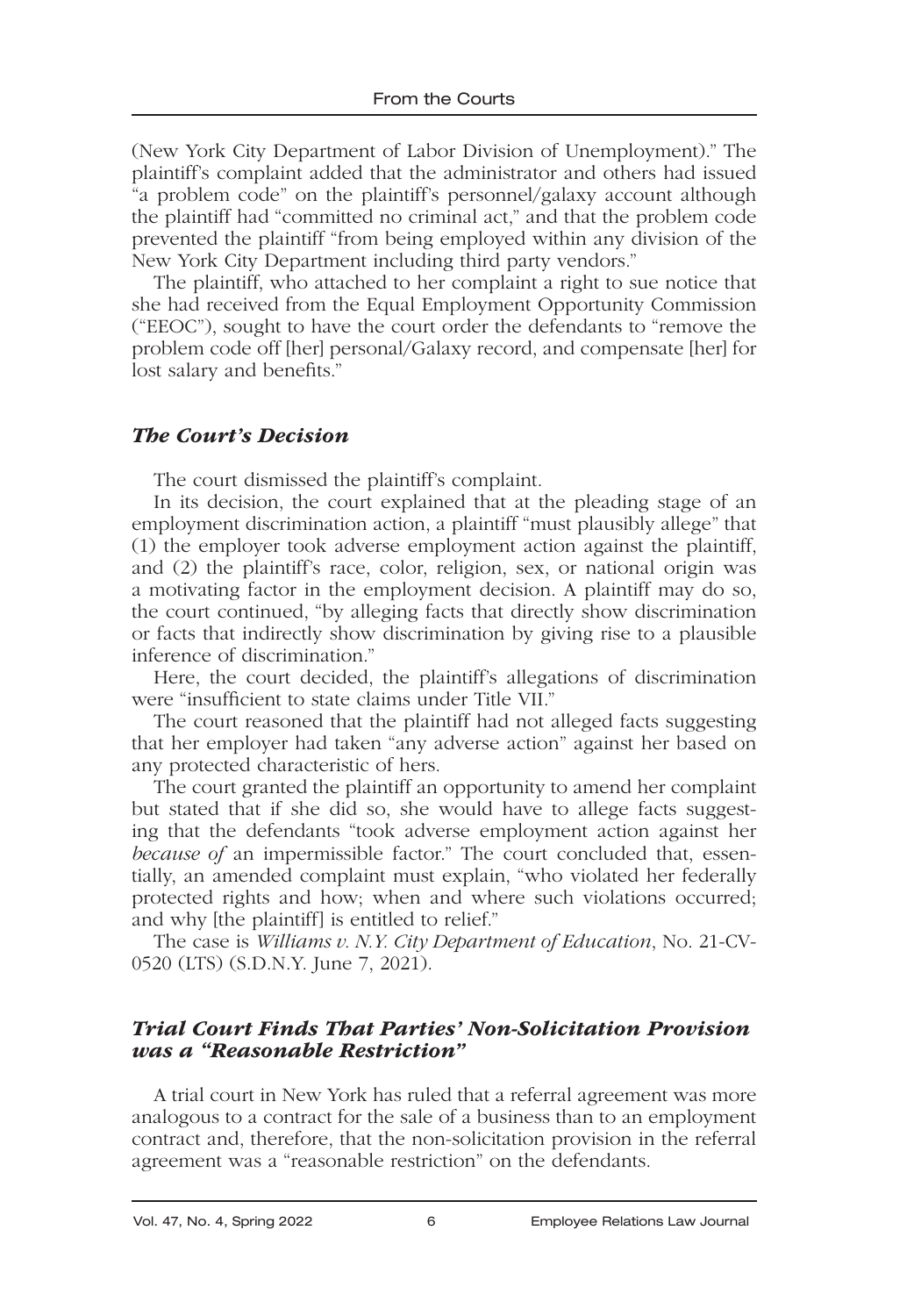#### *The Case*

Global credit card and debit card payment-processing companies EVO Payments International, LLC ("EVO Payments"), and its wholly owned subsidiary, EVO Merchant Services, LLC ("EVO Merchant," and together with EVO Payments, "EVO"), were the plaintiffs in this case.

As the court explained, on July 5, 2018, EVO Merchant entered into a referral agreement with R.B.C.K. Enterprises, Inc. ("RBCK") in which RBCK agreed to refer customers to EVO for payment processing in exchange for a referral fee (the "Referral Agreement"). The Referral Agreement provided that, during the period of time that the agreement was in effect and for a period of three years after its termination, RBCK would not solicit EVO's customers or take any action that would cause EVO's customers to terminate their relationships with EVO (the "Non-Solicitation Provision"). The Referral Agreement also provided that all data belonging to or relating to the business of the other party, including the list of merchants referred to EVO, was confidential.

EVO and RBCK entered into a confidentiality and non-disclosure agreement on the same date (the "Confidentiality Agreement") in which they agreed not to use the confidential information of the other, including information about customers and business relationships, for their own purposes.

Many of the customers that RBCK referred to EVO were pool and spa merchants. According to the plaintiffs, approximately 688 pool and spa merchants in RBCK's portfolio had active accounts with EVO as of September 2019 (the "Pool Merchants"). RBCK contacted EVO in September 2019 seeking to modify the Referral Agreement by eliminating the Non-Solicitation Provision upon termination of the Referral Agreement. EVO refused to modify the Referral Agreement.

In October 2019, RBCK entered into an asset purchase agreement with RB Retail & Services Software LLC ("RB") and Fullsteam Operations LLC ("Fullsteam"). RB was owned by Fullsteam, which was a direct competitor of EVO.

Then, in a letter to EVO dated December 11, 2019, RBCK terminated the Referral Agreement. According to EVO, between September 2019 and May 2020, approximately 114 Pool Merchants closed their accounts with EVO and another 33 ceased all processing activity with EVO.

EVO filed suit for breach of contract against RBCK, RB, and Fullsteam. EVO alleged that the defendants had used its confidential information for their own financial gain by soliciting the Pool Merchants and causing them to cease using EVO's services in violation of the Referral and Confidentiality Agreements. EVO sought to impose liability on RB and Fullsteam by imposing successor liability on them.

The plaintiffs alleged that the sale of RBCK's assets to RB was a de facto merger and a fraudulent attempt by RBCK to avoid its obligations under the Referral and Confidentiality Agreements. In support, the plaintiffs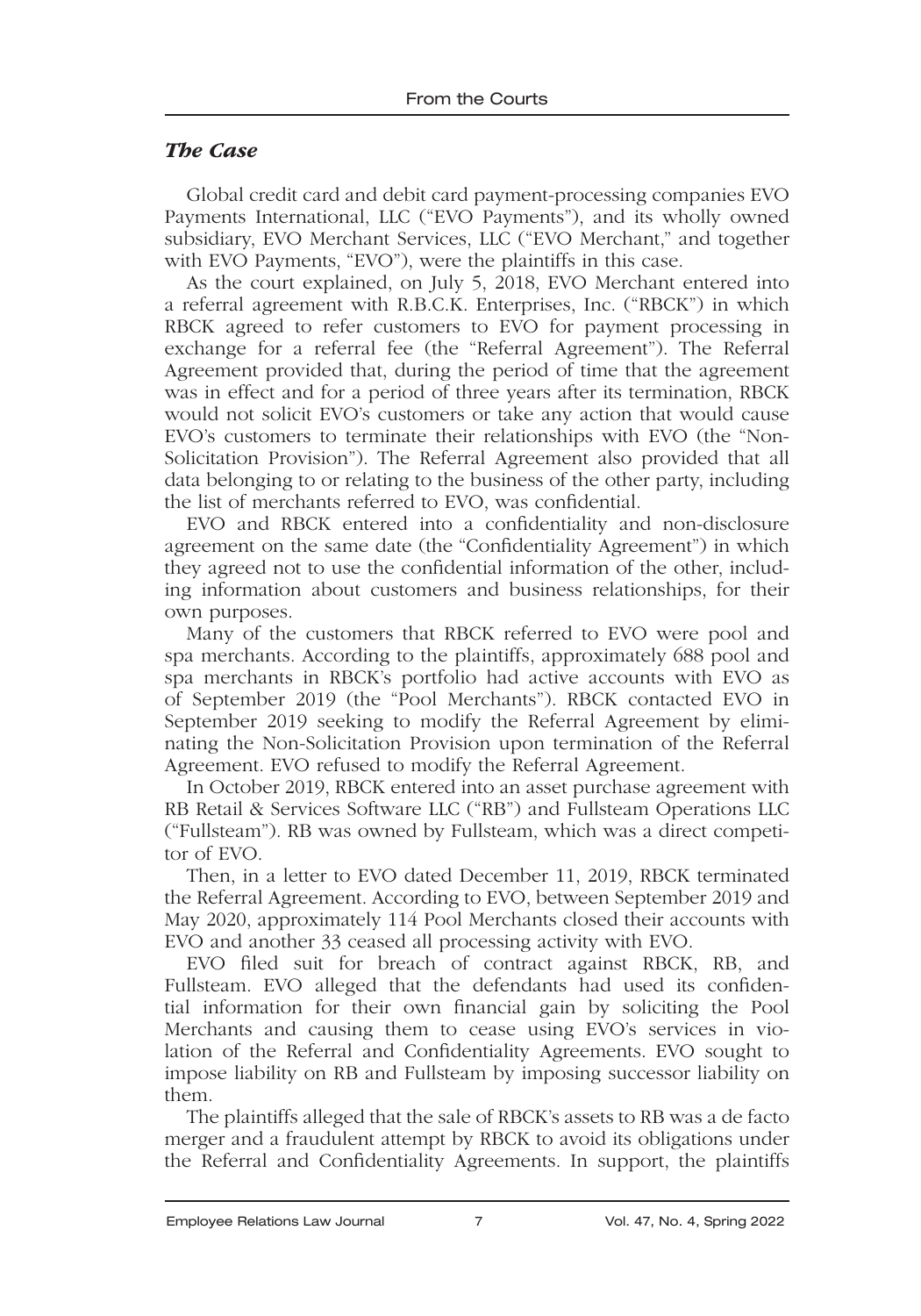alleged that, shortly after the asset sale, RBCK had ceased it business operations; that RBCK and RB had common shareholders, officers, directors, and employees; that RBCK and RB had substantially similar names; that RBCK and RB sold and operated the same software; that RBCK and RB had the same office address, telephone number, and email address; and that RB acknowledged on its website that it was the same entity as RBCK.

The plaintiffs moved by order to show cause for a preliminary injunction enjoining the defendants from soliciting or contacting EVO's customers, including the Pool Merchants.

The trial court signed the order to show cause, with a temporary restraining order enjoining RBCK, pending further order of the court, from soliciting customers of EVO who had become customers of EVO or its affiliates under the terms of the Referral Agreement. In addition, the court directed the defendants to maintain all records of any transactions with EVO's former customers.

Thereafter, the court granted the plaintiffs' motion for a preliminary injunction and enjoined the defendants from soliciting customers of the plaintiffs or their affiliates who had become customers of the plaintiffs under the terms of the Referral Agreement.

RB and Fullsteam moved for an order modifying the preliminary injunction to the extent of releasing them from its obligations. RB and Fullsteam contended that, to comply with the injunction, they had requested from EVO a list of the customers referred to it by RBCK. RB and Fullsteam contended that the customer list produced by EVO contained only the names and mailing addresses of the customers referred to EVO and the ID numbers given to them by EVO. Relying on cases involving restrictive covenants in employment contracts, RB and Fullsteam contended that, because the list was devoid of any confidential or propriety information, injunctive relief was not necessary.

# *The Court's Decision*

The court denied the motion by RB and Fullstream.

In its decision, the court pointed out that the Referral Agreement specifically provided that, "This Agreement, *the list of persons constituting Referred Merchants hereunder*, and all payments and reports delivered hereunder constitute the Confidential Information of EVO." (Emphasis added.) Thus, the court explained, the parties had agreed that the list of customers referred to EVO under the Referral Agreement would be confidential. The court added that the parties also had agreed that RBCK would not solicit those customers or take any action that would cause them to terminate their relationship with EVO during the period of time that the Referral Agreement was in effect and, as provided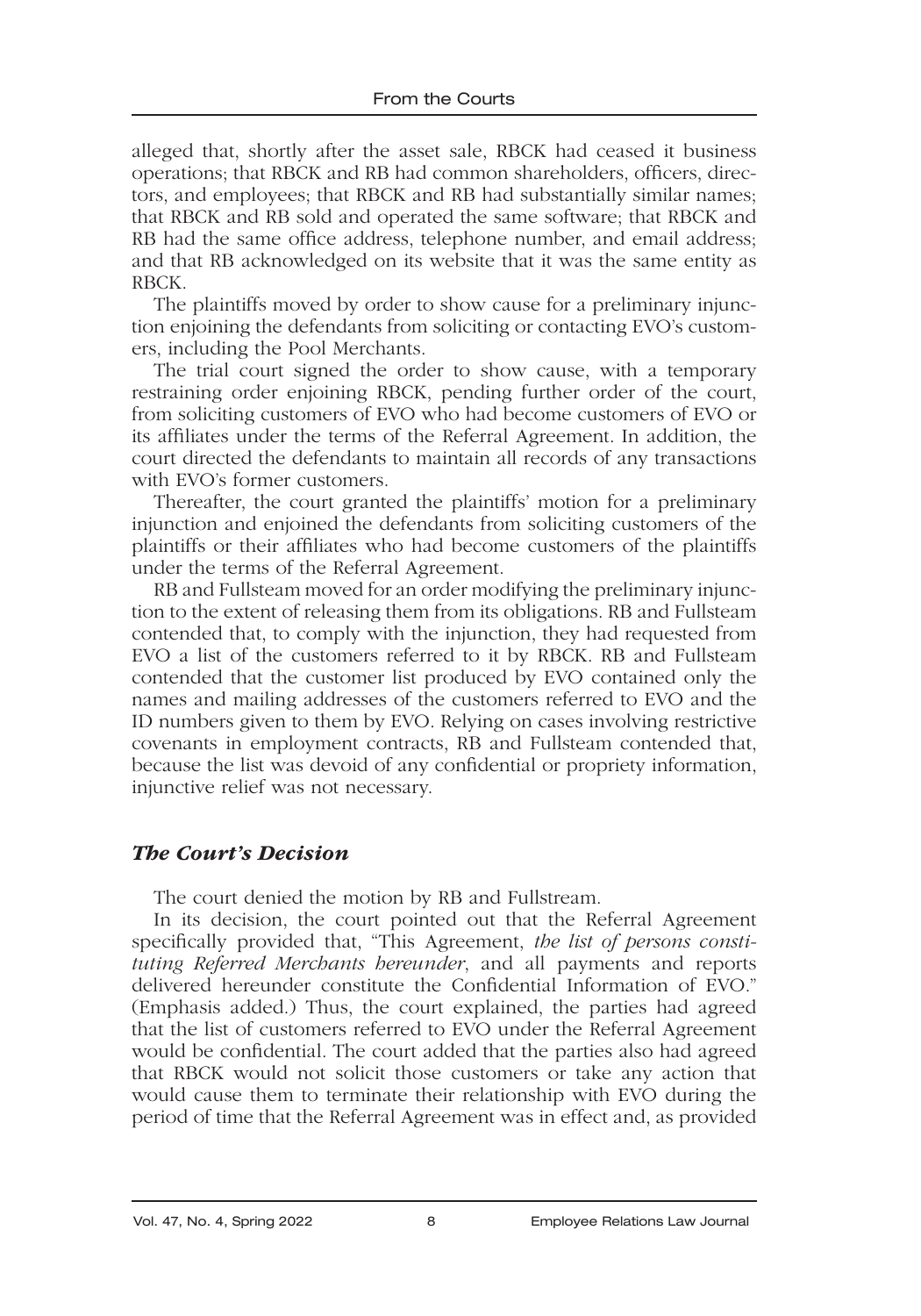in the Non-Solicitation Provision, for a period of three years after its termination.

The court was not persuaded by the cases involving restrictive covenants in employment contracts relied on by RB and Fullsteam to support their contention that the Non-Solicitation Provision was unenforceable. The court reasoned that restrictive covenants in employment contracts were subject to more exacting scrutiny than those in contracts for the sale of a business or ordinary commercial contracts because public policy favored economic competition and individual liberty and sought to shield employees from the superior bargaining position of employers.

By contrast, the court continued, a restrictive covenant in a contract for the sale of a business limited the seller's right to launch a new enterprise that competed with the business sold. The court said that those covenants were "routinely enforced" because the buyer bargained for the good will of the seller's customers. If a seller was permitted to initiate a competing enterprise that presumably would attract the patronage of the seller's former customers, the buyer would not receive the full benefit of its bargain, the court observed.

The court then ruled that the Referral Agreement was more analogous to a contract for the sale of a business than an employment contract. "Like the buyer of a business, what EVO bargained for was the good will of the customers referred to it by RBCK during the term of the Referral Agreement and for a period of three years after its termination," the court said.

The court reasoned that the Non-Solicitation Provision was part of the bargain negotiated by the parties for which RBCK had been paid referral fees. "To allow RB and Fullsteam to solicit EVO's customers prior to the expiration of the three-year period would deprive EVO of the benefit of its bargain," the court held.

Accordingly, the court concluded that the Non-Solicitation Provision was "a reasonable restriction protecting EVO's legitimate interest in keeping the customers for which it paid a fee."

The case is *EVO Merchant Services, LLC v. R.B.C.K. Enterprises, Inc.*, 71 Misc. 3d 1228(A) (Sup. Ct. Suffolk Co. 2021).

#### *Appellate Court Affirms Trial Court Decision Denying Motion to Dismiss Law Firm's Suit Against Former Associate over Noncompetition Agreement*

The Appellate Division, First Department, has affirmed a trial court's decision refusing to dismiss a lawsuit alleging that a former associate at a law firm had breached various provisions of his employment agreement.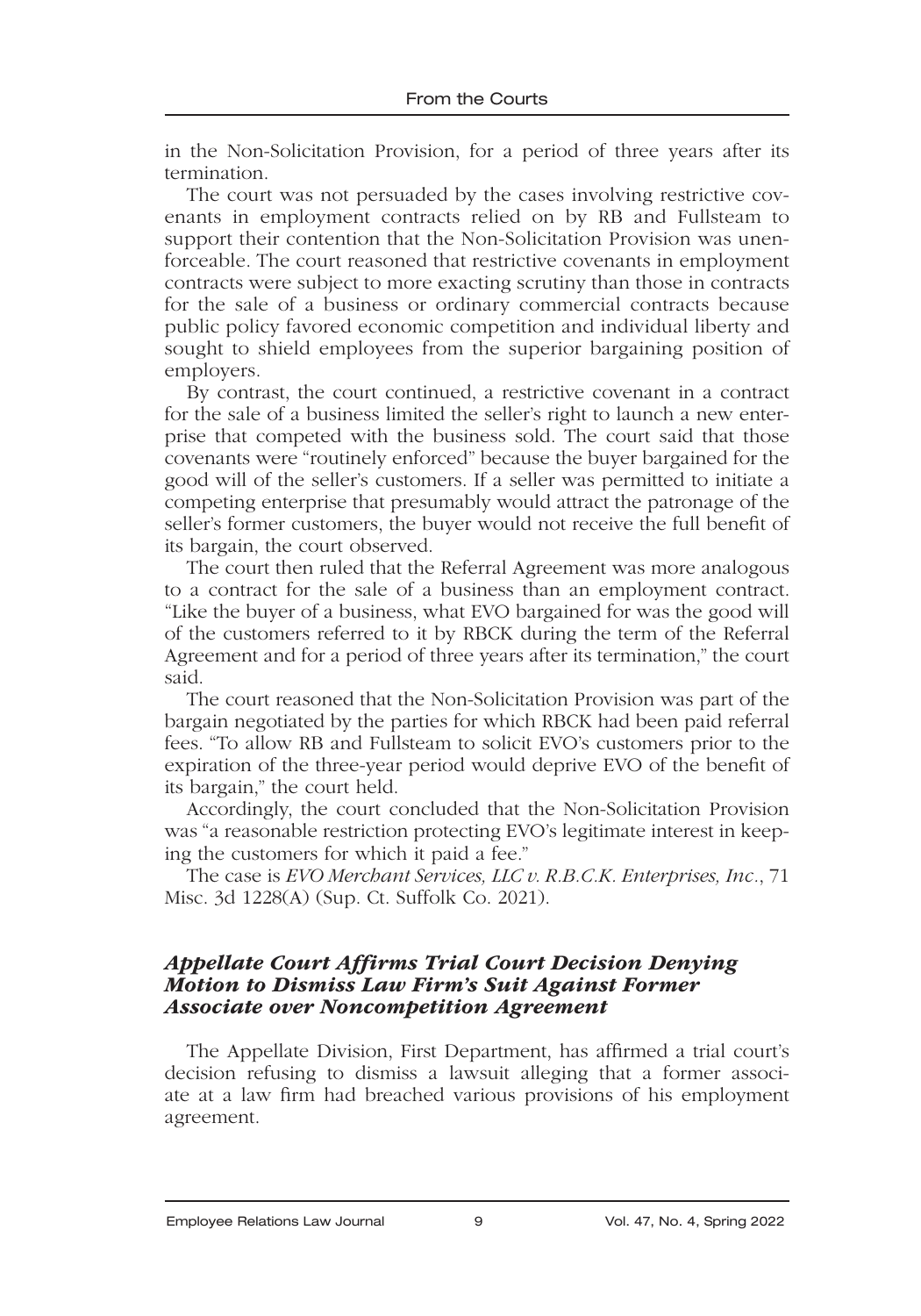#### *The Case*

A law firm specializing in immigration law sued a former associate attorney, alleging that he had breached the terms of the employment agreement he had signed with the law firm.

According to the law firm, the employment agreement included a requirement that the former associate maintain as confidential customer lists or other customer information, a noncompetition agreement, and a nonsolicitation agreement. The law firm asserted that the employment agreement prohibited the former associate from engaging in any business that conducted the same or similar business as the law firm for a period of 36 months, within 90 miles of New York City or in the Israeli community.

The employment agreement also purported to prohibit the former associate from directly or indirectly soliciting any business from the law firm's customers or clients for a period of 36 months within 90 miles of New York City or in the Israeli community or from advertising on Israeli/ Hebrew websites, television, or newspapers.

The law firm alleged that the former associate had breached the terms of his employment agreement by opening his own immigration law firm in New York City and by soliciting the law firm's clients.

The former associate moved to dismiss the complaint, arguing that the employment agreement was null and void under Rule 5.6(a)(1) of the New York Rules of Professional Conduct as it barred him from representing clients and performing legal work within 90 miles of New York City. He argued that the noncompete clause should not be saved by partial severance to bring it into compliance with Rule  $5.6(a)(1)$  because it was so overly broad that it constituted anticompetitive conduct. In addition, he argued that he had not solicited the law firm's clients, but that they had sought him out after they had learned that he was no longer with the law firm.

The trial court denied the defendant's motion to dismiss, finding issues of fact as to the enforceability of the employment agreement and whether or to what extent the former associate had solicited the law firm's clients. In addition, the trial court found that the parties' submissions presented issues of credibility for a jury to determine.

The former associate appealed.

# *The Appellate Court's Decision*

The appellate court affirmed the trial court's decision denying the former associate's motion for summary judgment, although it also dismissed the law firm's claim for punitive damages.

In its decision, the appellate court ruled that the trial court had properly denied the former associate's motion for summary judgment in that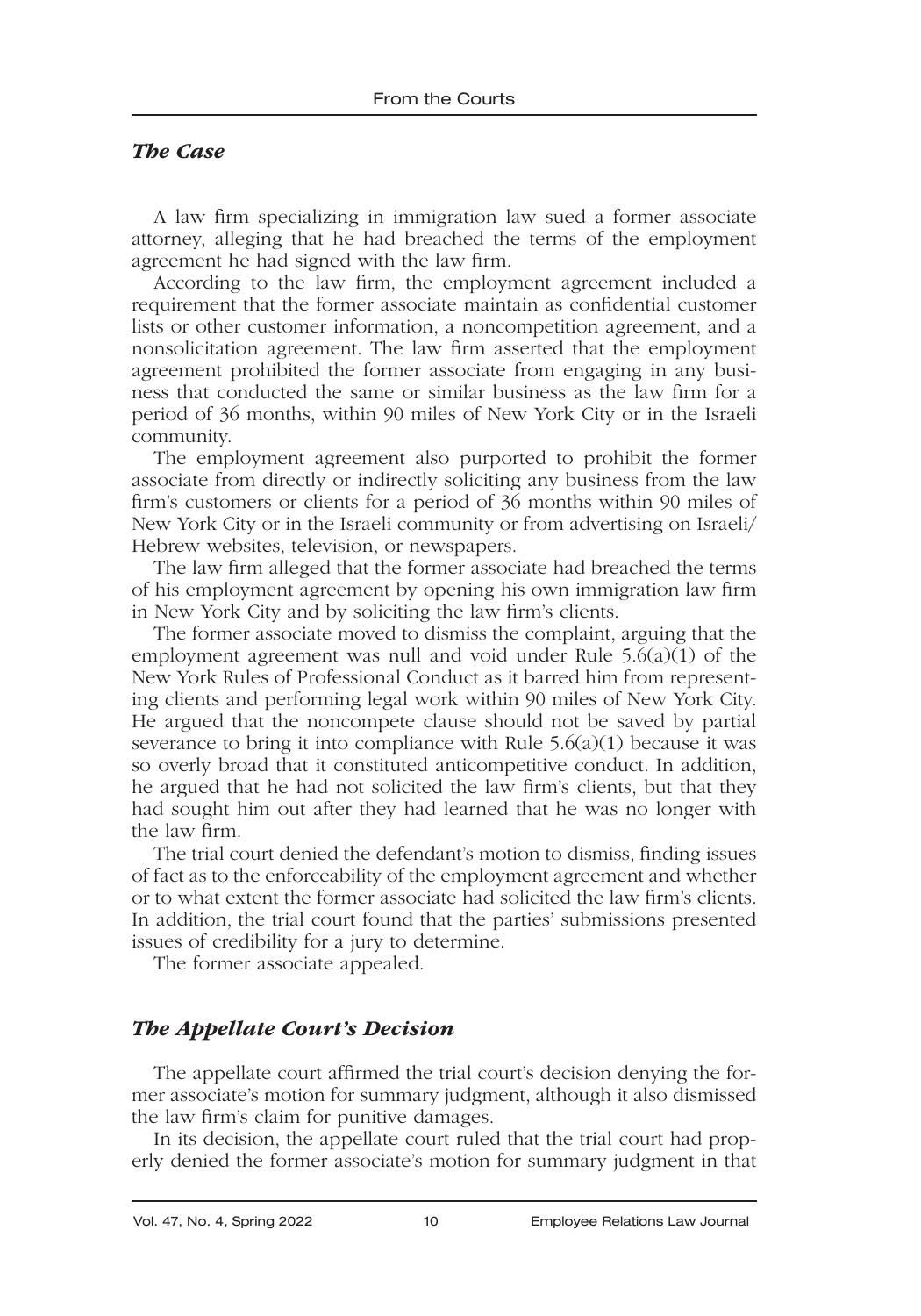there were issues of fact as to whether the nonsolicitation clause was enforceable and whether the former associate had solicited the law firm's clients or had disclosed confidential client information in violation of his employment agreement.

Significantly, the appellate court pointed out that Rule  $5.6(a)(1)$ of the New York Rules of Professional Conduct barred lawyers from "participat[ing] in offering or making a partnership, shareholder, operating, employment, or other similar type of agreement that restricts the right of a lawyer to practice after termination of the relationship," except under certain limited circumstances. The appellate court then ruled that, to the extent the noncompete provision in the employment agreement that the former associate had signed with the law firm sought to prevent him from "conducting business activities that are the same or similar" to those of the law firm within 90 miles of New York City or in the Israeli community, it was "void and unenforceable."

The appellate court added, however, that the noncompete clause "may be enforceable" to the extent that it prohibited the former associate from soliciting the law firm's clients. In the appellate court's view, the former associate failed to establish that the nonsolicitation clause was unenforceable as an undue restriction on his ability to practice law or that he had not solicited the plaintiff's clients in violation of his employment agreement, which "would be actionable."

The appellate court concluded that the plaintiff's claim for punitive damages should have been dismissed, as "there can be no separate cause of action for punitive damages."

The case is *Feiner & Lavy, P.C. v. Zohar*, 195 A.D.3d 411 (1st Dep't 2021).

# *New York Appellate Court Reinstates Suit over Noncompete Clause*

An appellate court in New York has reinstated a lawsuit over a noncompete clause that had been dismissed at the trial level, finding that questions remained over the proper interpretation of the noncompete clause.

#### *The Case*

The case arose after the plaintiff in this case, a physician specializing in emergency medical services, signed a contract with the defendant, a company in the business of providing hospitals with staffing and management in emergency medicine. The contract provided that the plaintiff would provide services to hospitals that had contracted with the defendant.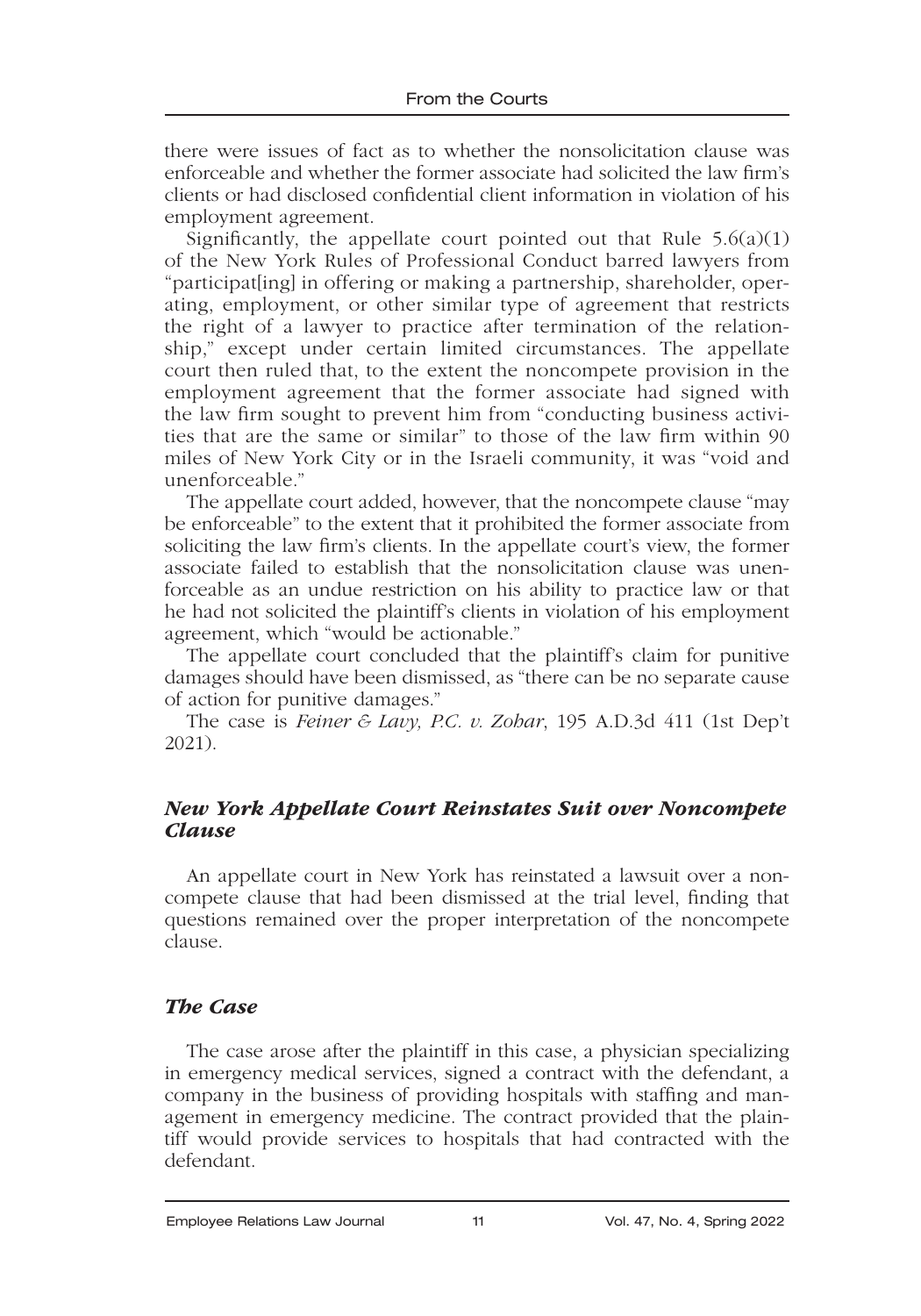Under the contract between the plaintiff and the defendant together with a separate contract between the defendant and Eastern Niagara Hospital, Inc. ("ENH"), the plaintiff provided emergency medical services at ENH. After the contract between ENH and the defendant was terminated and ENH began receiving emergency medical services from another provider, the defendant terminated its contract with the plaintiff.

The contract between the plaintiff and the defendant contained a noncompete clause with a duration of one year, and the plaintiff filed a lawsuit against the defendant seeking, among other things, a declaration that he would not be in breach of the contract if he continued to provide emergency medical services to ENH.

The defendant answered and asserted counterclaims for, among other things, breach of contract and a declaration that the noncompete clause in its contract with the plaintiff was valid and enforceable such that it prevented the plaintiff from continuing to work with ENH.

The plaintiff moved for summary judgment seeking the dismissal of the defendant's counterclaims and a declaration that his continuing to provide services to ENH would not constitute a breach of the plaintiff's contract with defendant.

The trial court granted the plaintiff's motion, and the defendant appealed.

# *The Appellate Court's Decision*

The appellate court reversed the trial court's decision in favor of the plaintiff, finding that the trial court had erred in granting the plaintiff's motion with respect to whether his continuing to provide services to ENH constituted a breach of his contract with the defendant.

In its decision, the appellate court pointed out that the noncompete clause in the plaintiff's contract with the defendant provided that the plaintiff "agrees during the terms of this Agreement or any extension of it and for a one . . . year period after termination, regardless of the cause of such termination, to refrain from directly or indirectly . . . practicing Emergency Medicine . . . at the Hospitals or other medical institutions to which [the defendant] provides services."

The appellate court added that the term "Hospitals" was defined in the contract as "any and all hospitals where [the plaintiff] provides professional emergency medical services . . . as set forth on Exhibit A," and that ENH was a hospital listed in Exhibit A.

The appellate court rejected the plaintiff's contention that the noncompete clause should be interpreted to mean that the plaintiff could not work at hospitals where the defendant currently provided services and that, because the defendant no longer provided services to ENH, the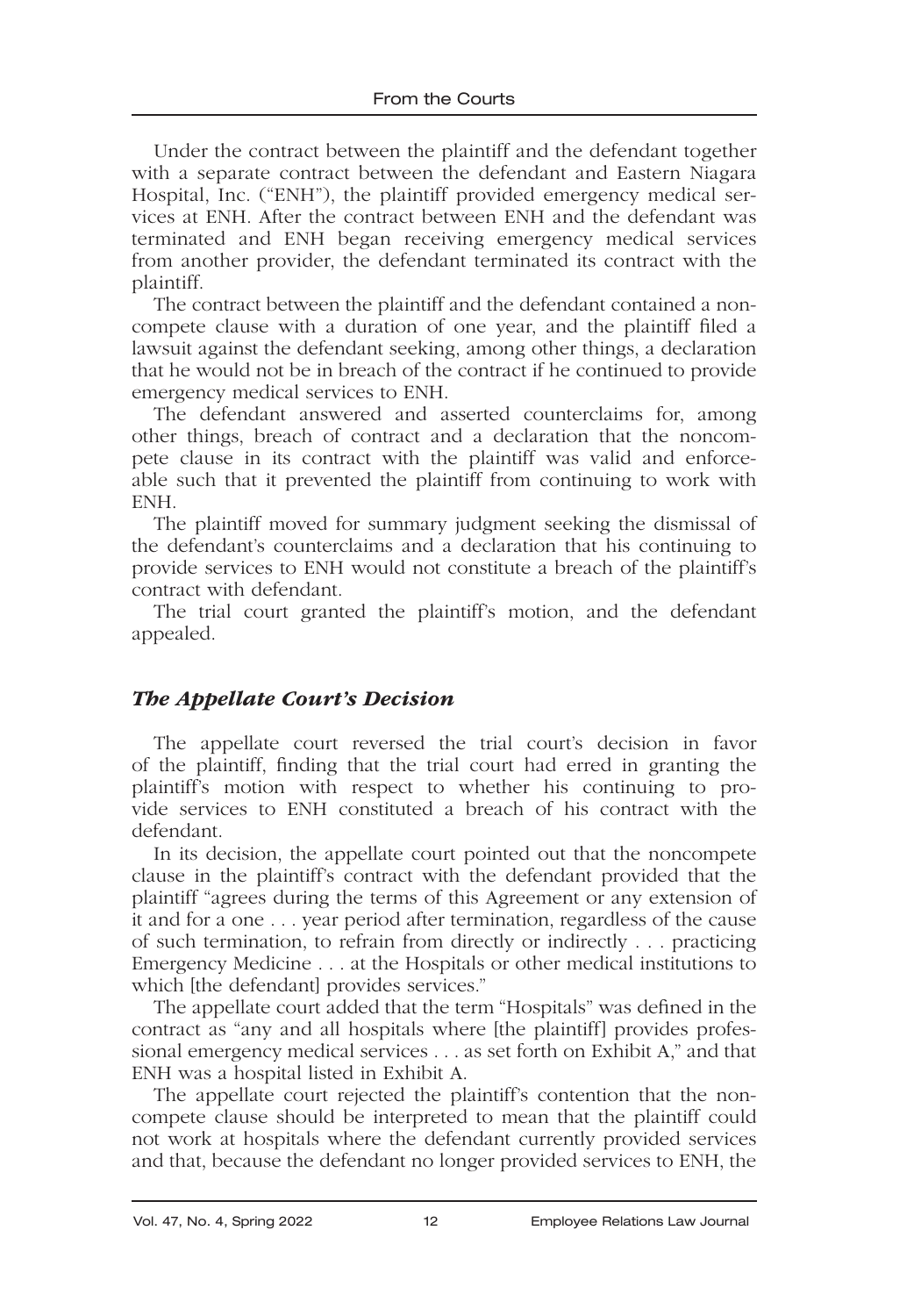noncompete clause did not prevent the plaintiff from practicing emergency medicine at ENH.

Rather, the appellate court said, the plaintiff's interpretation of the noncompete clause ignored the contract's definition of the term "Hospitals" to include the facilities listed on Exhibit A – that is, including ENH.

Thus, the appellate court ruled, the provision in the noncompete clause that the plaintiff had to refrain from working at the "Hospitals or other medical institutions to which [the defendant] provides services" could be reasonably interpreted to mean that the plaintiff shall refrain from working at "[ENH] or other medical institutions to which [the defendant] provides services."

According to the appellate court, inasmuch as the plaintiff failed to establish that his interpretation of the noncompete clause was the only reasonable interpretation, summary judgment in his favor was inappropriate.

The appellate court concluded that the trial court also should not have dismissed the defendant's counterclaims, given the need to interpret the noncompete clause.

The case is *Kowalak v. Keystone Medical Services of New York, P.C.*, No. 336 CA 20-00558 (App. Div. 4th Dep't Aug. 26, 2021).

# *New York Appellate Court Modifies Plaintiff's Judgment Stemming from Alleged Diversion of Business*

The Appellate Division, Second Department, has reversed portions of a judgment in favor of a clothing and apparel distributor against a former employee who allegedly diverted business and assets away from the plaintiff.

# *The Case*

Stuart's, LLC, a clothing and apparel distributor, filed a lawsuit arising from what it alleged was a diversion of assets and business from Stuart's to another clothing and apparel distributor, Level 8 Apparel, LLC. In its complaint, Stuart's alleged, among other things, that Michael Hong had been an employee of Stuart's until February 24, 2009, that he also was a principal of Level 8, and that he, along with several other individual defendants, had wrongfully diverted business and assets away from Stuart's to Level 8.

The plaintiff's complaint asserted claims for, among other things, tortious interference with contract, tortious interference with business relations, and unfair competition.

Following a nonjury trial, the trial court found that the defendants had: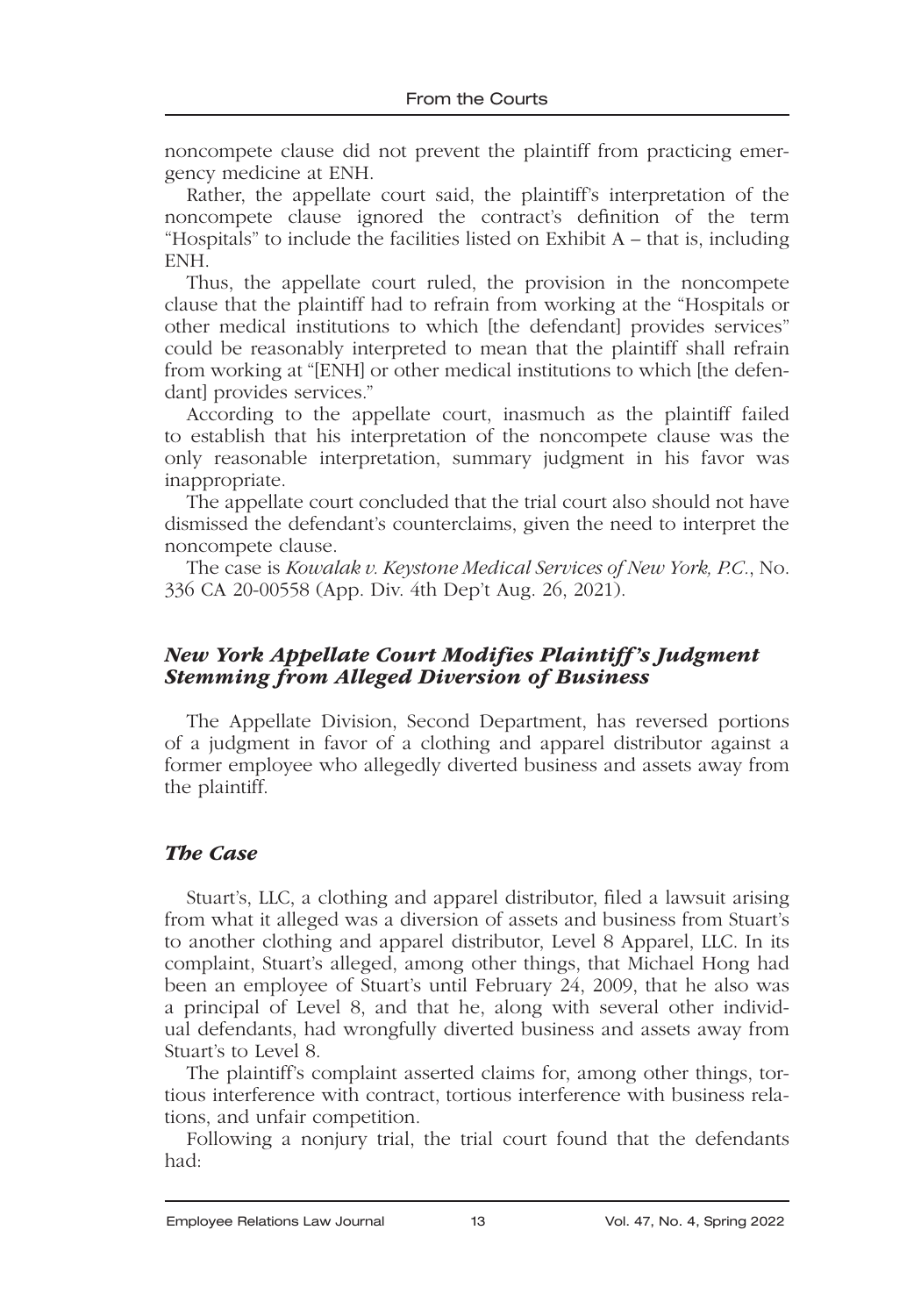- Tortiously interfered with a contract between Stuart's and Tumi, Inc., damaging Stuart's in the amount of \$173,375;
- Tortiously interfered with Stuart's business relationship with Aeropostale, Inc., damaging Stuart's in the amount of \$543,689; and
- Engaged in unfair competition with Stuart's, damaging Stuart's in the amount of \$719,064.

The court entered a judgment in favor of Stuart's and against Hong in the principal sum of \$1,436,128, and Hong appealed.

# *The Appellate Court's Decision*

The appellate court modified the judgment in two respects but otherwise affirmed.

First, the appellate court deleted the provision awarding Stuart's \$543,689 against Hong as damages for tortious interference with business relations and, instead, dismissed that cause of action.

Second, the appellate court deleted the provision awarding Stuart's \$719,064 against Hong as damages for unfair competition and, instead, dismissed that cause of action, too.

In its decision, the appellate court first turned to the claim by Stuart's for tortious interference with contract. The appellate court explained that, to succeed on such a claim, a plaintiff must prove the existence of a valid contract with a third party, the defendant's knowledge of that contract, the defendant's intentional and improper procurement of a breach of that contract, and damages.

In this case, the appellate court found that the facts that had come out at trial warranted the trial court's finding that Hong had tortiously interfered with Stuart's contract with Tumi. Specifically, the appellate court said, the trial record reflected:

- The existence of a valid licensing agreement between Stuart's and Tumi;
- Hong's knowledge and awareness of the licensing agreement Stuart's had with Tumi;
- Hong's intentional procurement of Tumi's breach of that agreement without justification by Hong's actions in conspiring with several defendants to transfer the licensing agreement with Tumi from Stuart's to Level 8; and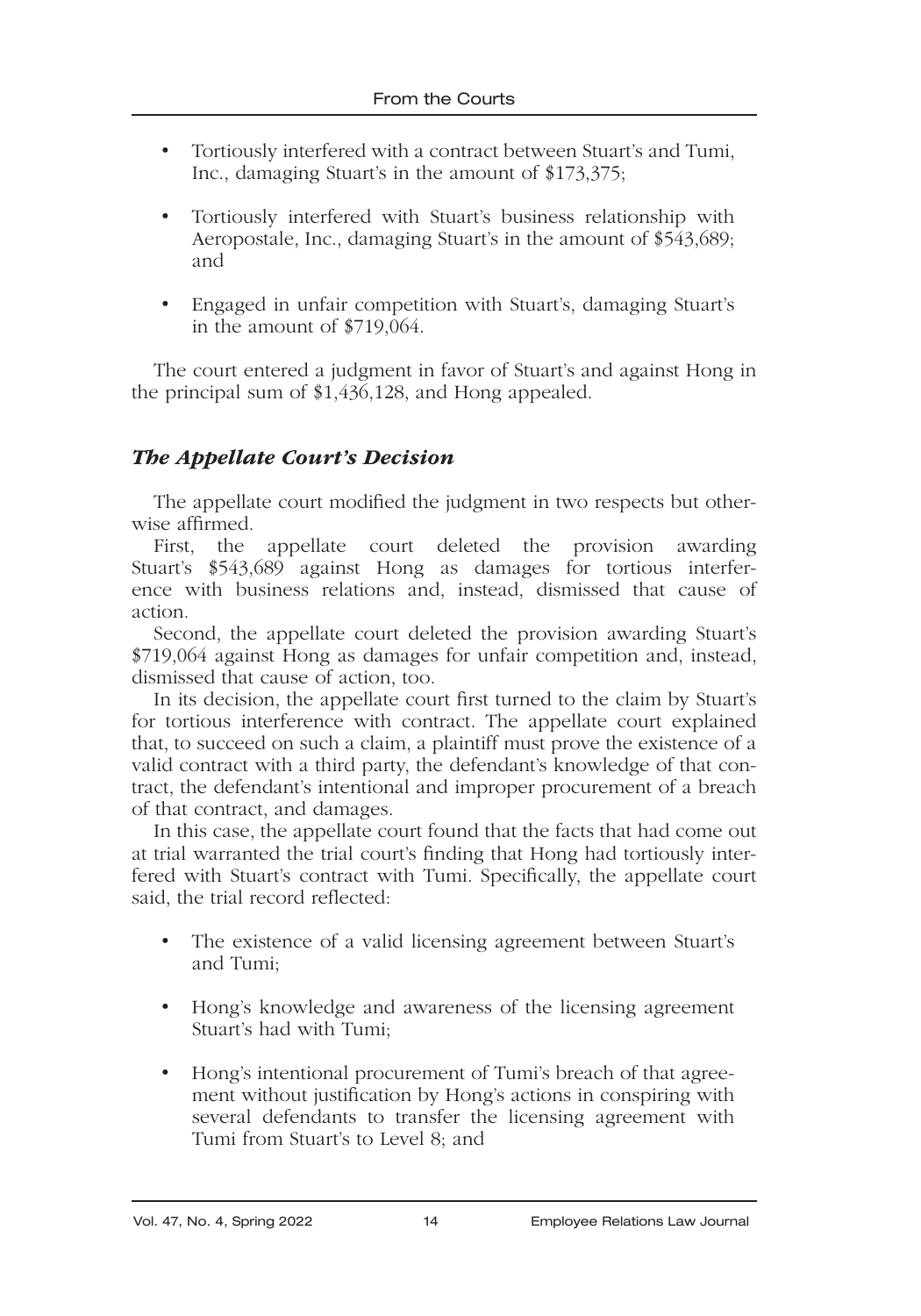• Damages to Stuart's as a direct result of the aforementioned conduct.

The appellate court then turned to the claim by Stuart's for tortious interference with business relations. The appellate court said that, for a party to prevail on such a claim, it must prove:

- That it had a business relationship with a third party;
- That the defendant knew of that relationship and intentionally interfered with it;
- That the defendant acted solely out of malice or used improper or illegal means that amounted to a crime or independent tort; and
- That the defendant's interference caused injury to the relationship with the third party.

The appellate court added that although a cause of action for tortious interference with business relations was "closely akin" to one for tortious interference with contract, the cause of action for tortious interference with business relations "requires proof of more culpable conduct" on the defendant's part than is necessary to demonstrate tortious interference with contract.

The appellate court then ruled that the trial court's determination that Hong had tortiously interfered with Stuart's business relations with Aeropostale "was not warranted by the facts." The appellate court noted that the trial court had made no specific findings of fact or credibility determinations concerning this cause of action and Hong individually, and it ruled that there was "a lack of incriminating evidence" that Hong had used "wrongful means" to interfere with Stuart's business relationship with Aeropostale.

Furthermore, the appellate court continued, to the extent that the trial court had tacitly concluded that Hong's conduct had harmed Stuart's business relationship with Aeropostale, any such conduct would presumably have been motivated by Hong's economic self-interest, and could "not be characterized as solely malicious." Therefore, the appellate court ruled, the trial court should have dismissed the cause of action for tortious interference with business relations asserted by Stuart's against Hong.

Finally, the appellate court analyzed the claim by Stuart's for unfair competition. It explained that, to establish a cause of action for relief based on unfair competition, a plaintiff must demonstrate that the defendant had wrongfully diverted the plaintiff's business to itself. The appellate court added that, in the absence of a restrictive covenant, an